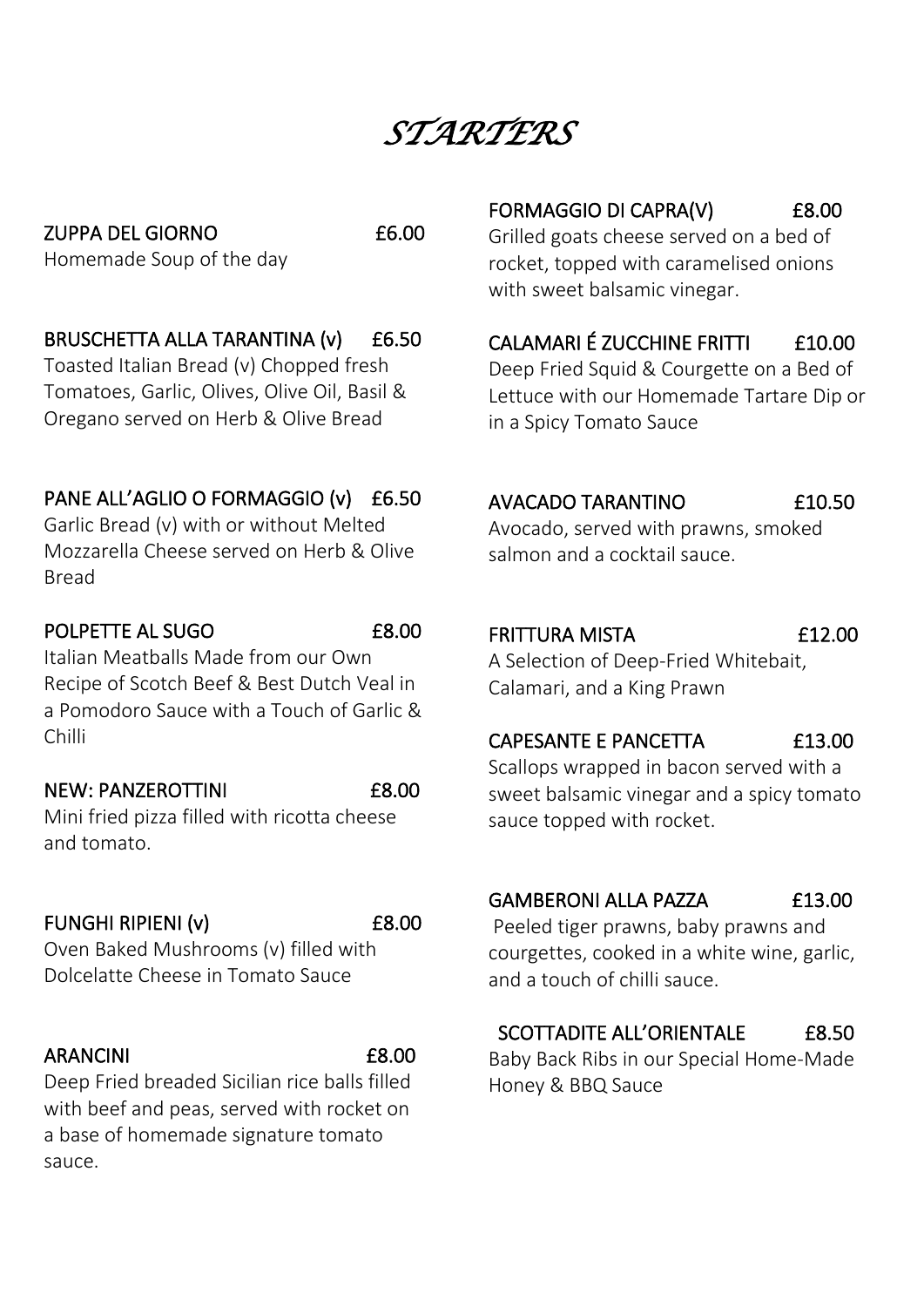# *PIZZA*

Hand Stretched Italian Thin Base

MARGHERITA (v) £10.00 Plum Tomato, Mozzarella & Fresh Basil

PIZZA MORTADELLA £11.50

Tomato, Mortadella and Provola cheese.

PIZZA MARINARA £13.00 Tomato and seafood.

NEW: HOT DOG PIZZA £11.50

Our new tomato-based pizza, with Frankfurt topped with chips

QUATRO FORMAGGI £11.50 Tomato based pizza coated with four cheeses.

CAPRICCIOSA £11.50 Tomato, Mozzarella, Egg, Anchovies, Olives & Onions

PIZZA AI VEGETALI **E11.00** Aubergine, Courgettes, Peppers, Tomato and Mozzarella

PIZZA POLLO **E11.50** Tomato, Mozzarella, Sweetcorn, Peppers & Chicken

CARNE **E11.50** Chicken, Bacon, Ham, Salami, Tomato, Italian Sausage, & Mozzarella

DIAVOLA £11.50 Spicy Salami, Garlic, Chillies, Tomato & Mozzarella

SAN DANIELE **E12.50** Buffalo Mozzarella, Parma Ham, Tomato, Rocket & Grated Parmesan

#### CALZONE CLASSICO OR VEGETARIANO £11.50

A Folded Pizza Filled with Tomato, Mozzarella, Ham & Mushrooms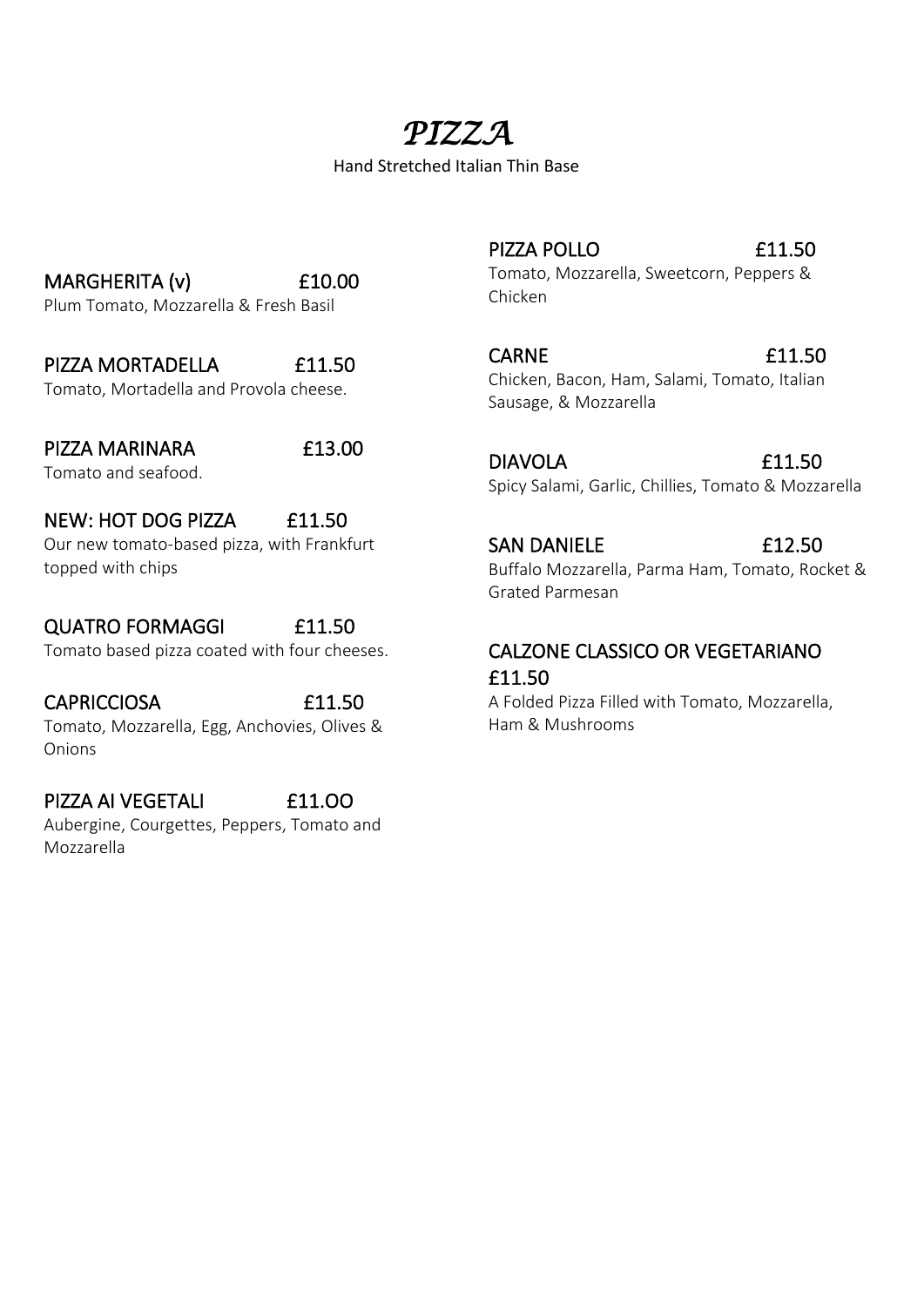# *Risotto & Al forno*

#### VERDE (v) £10.50

Italian Arborio Rice with Asparagus, Broccoli, Peas, Courgettes, Creamed Parmesan & a touch of Saffron.

#### LASAGNA CLASSICA £11.50

Home-made Meat layered Pasta Pie

#### CANNELLONI (v) £11.50

Pancakes Filled with Ricotta & Spinach

#### ALLO SCOGLIO £14.50

Italian Arborio Rice Cooked in a White Wine and Garlic Sauce served with King Prawn & Mixed Seafood

# *INSALATE*

#### INSALATA GIULIO CESARE £11.50

INSALATA DI CAPRA (V) £10.50

Goats Cheese, Mixed Lettuce Leaves, Cherry Tomatoes, Roasted Pine Nuts & Honey

#### HEALTHY SALAD £10.50

Croutons

Mixed salad – Raw onions, Raw celery, raw carrots, boiled egg, and South American Quinoa. (GF/Vegan option without egg.)

Chicken Strips with Lettuce, Parmesan Cheese &

#### TUTTO GUSTO £11.50

Cucumber, Avocado, Dolcelatte Cheese, Cherry Tomato, Spinach & Olive oil

### *CONTORNI*

*Sides* Mixed Salad/Green Salad £4.00 French Fries £4.00 Sautéed Potatoes £4.00 Cauliflower Cheese £4.50 Fresh Spinach £4.00 Fried Courgettes £4.00 Broccoli £4.00 Garlic Mushrooms £4.00 Rocket and shaved Parmesan salad £4.00 Tomato & Onion salad £4.00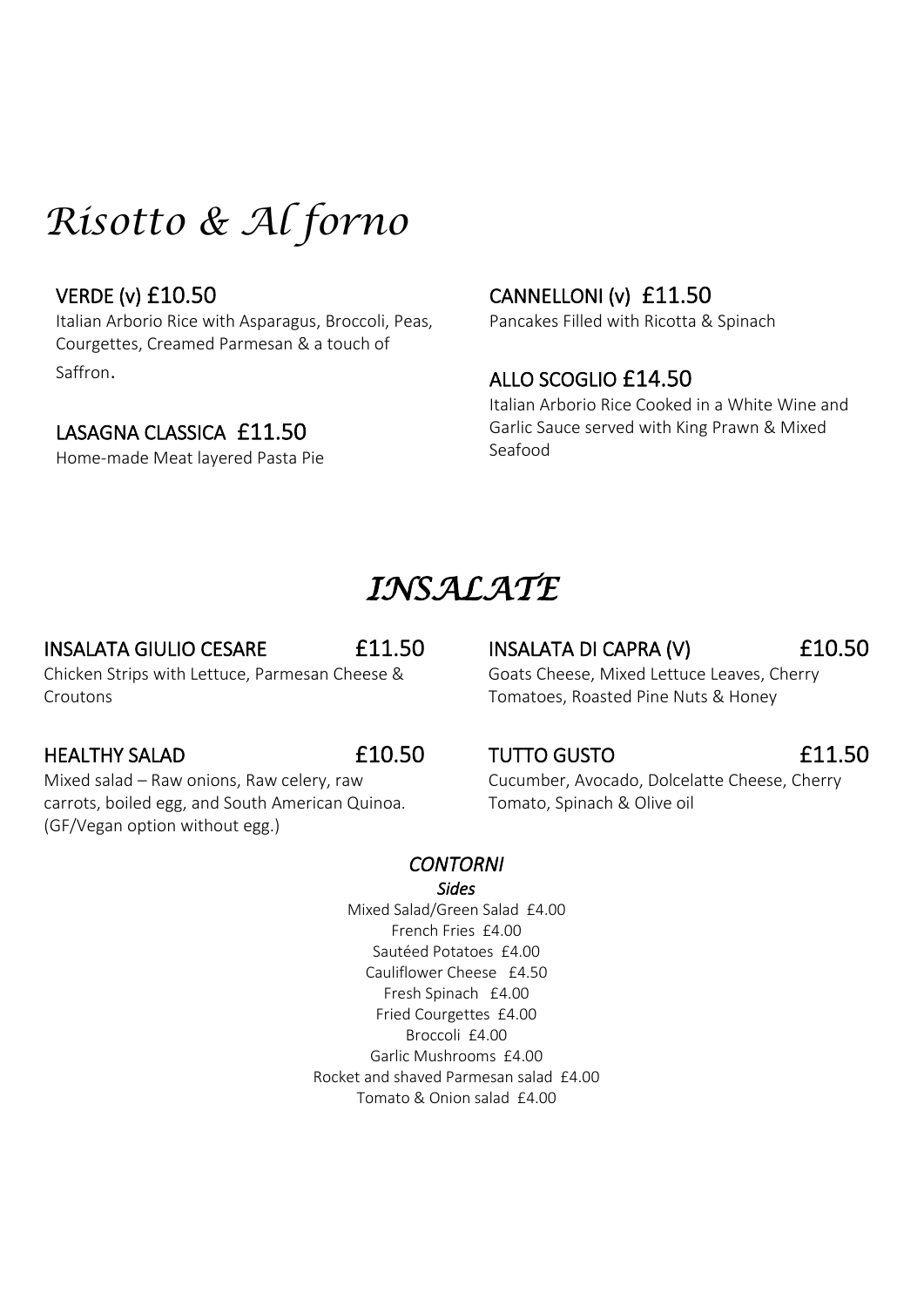# *Mains*

#### POLLO PICCANTE **E17.00**

Gently pan-fried strips of chicken breast cooked in onions, mixed peppers, and sweet chilli sauce, served with rice

#### POLLO OR VITELLO ALLA MILNESE £18.00

Pan fried Chicken or Veal served with spaghetti Bolognese

#### POLLO PUGLIESE 618.50

Chicken breast stuffed with baby spinach; cherry tomatoes & garlic wrapped in Parma ham & served in a creamy Dolcelatte sauce with sauteed potatoes

#### VITELLO ALLA PARMIGIANA £18.00

Gently Pan-Fried Veal Medallions topped with Sliced Aubergines & Buffalo Mozzarella with a light Tomato & Basil Sauce Served with Sauteed Potatoes.

#### VITELLO CREMA E FUNGHI £18.00

Gently pan-fried Veal medallions in a cream& mushroom sauce served with sautéed potatoes

#### FEGATO E PANCETTA £18.50

Lightly pan-fried calves' liver with bacon served with sautéed potatoes.

#### AGNELLO AL FORNO £19.00

Finest Lamb Shank Oven Roasted in Red Wine, Homemade Gravy Sauce & Rosemary, Served with Mash Potatoes

## SALMONE PACIFICO £19.00

Poached Scotch Salmon in a Butter & Lemon Sauce served with New Potatoes, Green Beans & sprinkling of Fresh Parsley

#### FILETTI DI BRANZINO ALLA FIORENTINA £19.50

Grilled Fillets of Sea Bass served with Green Beans & Sautéed Potatoes

#### GAMBERONI PICCANTI £23.00

Pan Fried De-Shelled King Prawns in White Wine, Butter, Garlic & Chilli, finished in a Pomodoro Sauce served with Italian Arborio Rice

#### HALIBUT £24..50

Fresh Halibut Steak Gently Pan Fried in White Wine,

Butter & Lemon Sauce topped with baby Prawns served with New Potatoes & Green Beans

#### AGNELLO TARANTINO £24.00

Gently pan-fried lamb cutlets cooked with rosemary, Garlic, red wine & a touch of French mustard served with roast peppers and mash potato.

#### BISTECCA ALLA GRILIA £23.50

12oz Scotch Sirloin Steak served with Grilled Tomato & Sautéed Potatoes

### FILETTO AL DOLCE LATTE £28.00

9oz Fillet Steak Gently Pan Fried with a Dolce Latte Sauce, or a Red Wine Reduction Sauce Served with Sautéed Potatoes